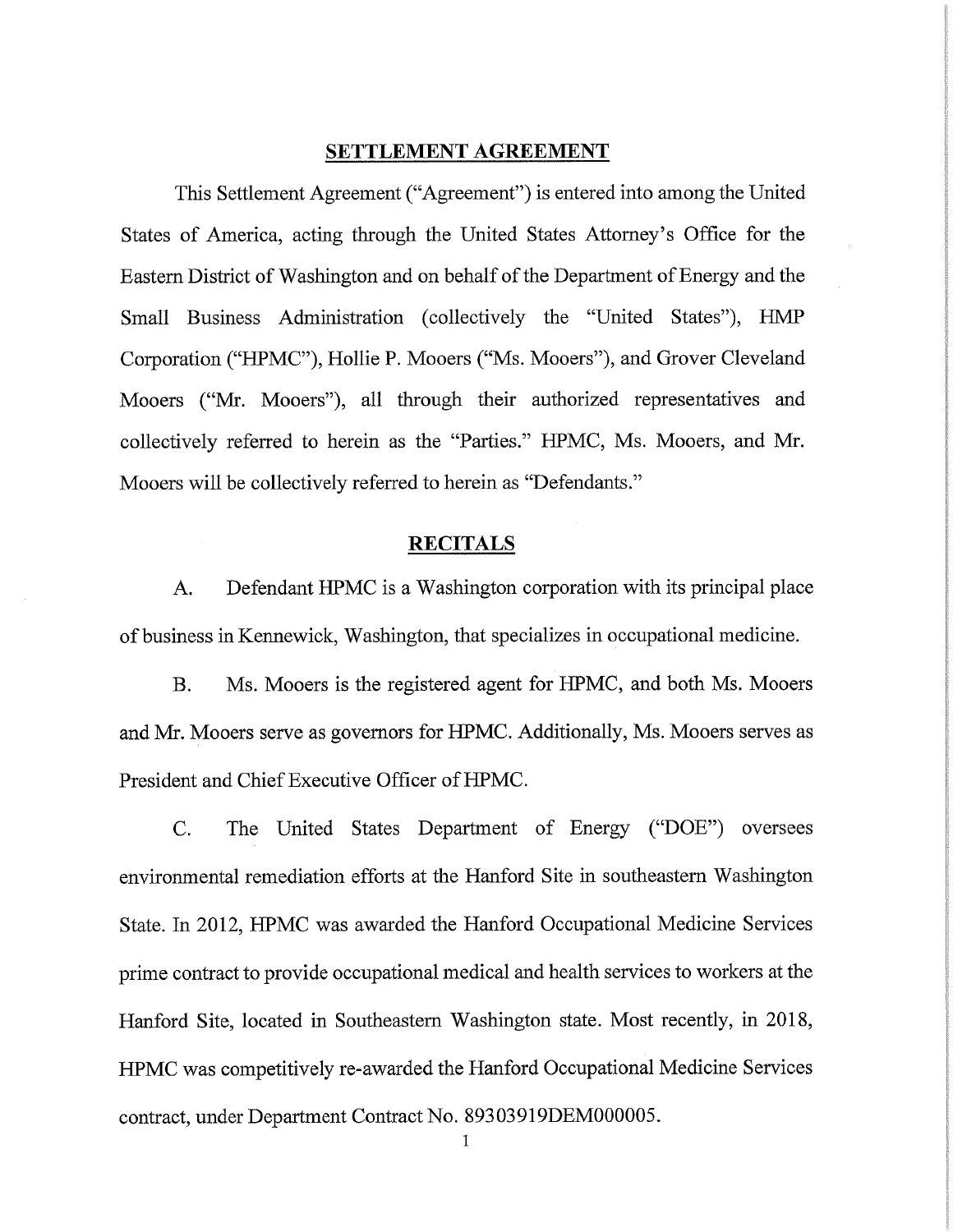The United States Small Business Administration ("SBA") is a federal D. agency dedicated to small businesses that provides counseling, capital, and contracting expertise. Under the Coronavirus Aid, Relief, and Economic Security Act (CARES Act), enacted on March 27, The SBA received authority to temporarily guarantee loans under a new 7(a) loan program titled, "Paycheck Protection Program" (PPP). This SBA-backed loan program was designed to help businesses keep their workforce employed during the COVID-19 crisis. The PPP loans were not directly distributed through the SBA. Rather, the SBA approved 7(a) lenders to make PPP loans on a delegated basis. If a PPP loan application was approved, the participating lender funded the PPP loan using its own monies, which were 100% guaranteed by the SBA. The SBA maintained the power to exercise authority over PPP loan administration.

Under the PPP loan program, the entire loan amount may be forgiven **E.** if used to cover business costs that are eligible for forgiveness. However, for 100% forgiveness, at least 60% of loan must be used on payroll costs, and the remaining 40% may be spent on interest on mortgages, rent, and utilities in the 24 weeks post loan disbursement.

The United States contends that it has certain civil claims against  $F.$ Defendants arising from the Covered Conduct, as defined below in Paragraph 3. Defendants admit that the facts set forth in Attachment A and in HPMC's Deferred

 $\overline{2}$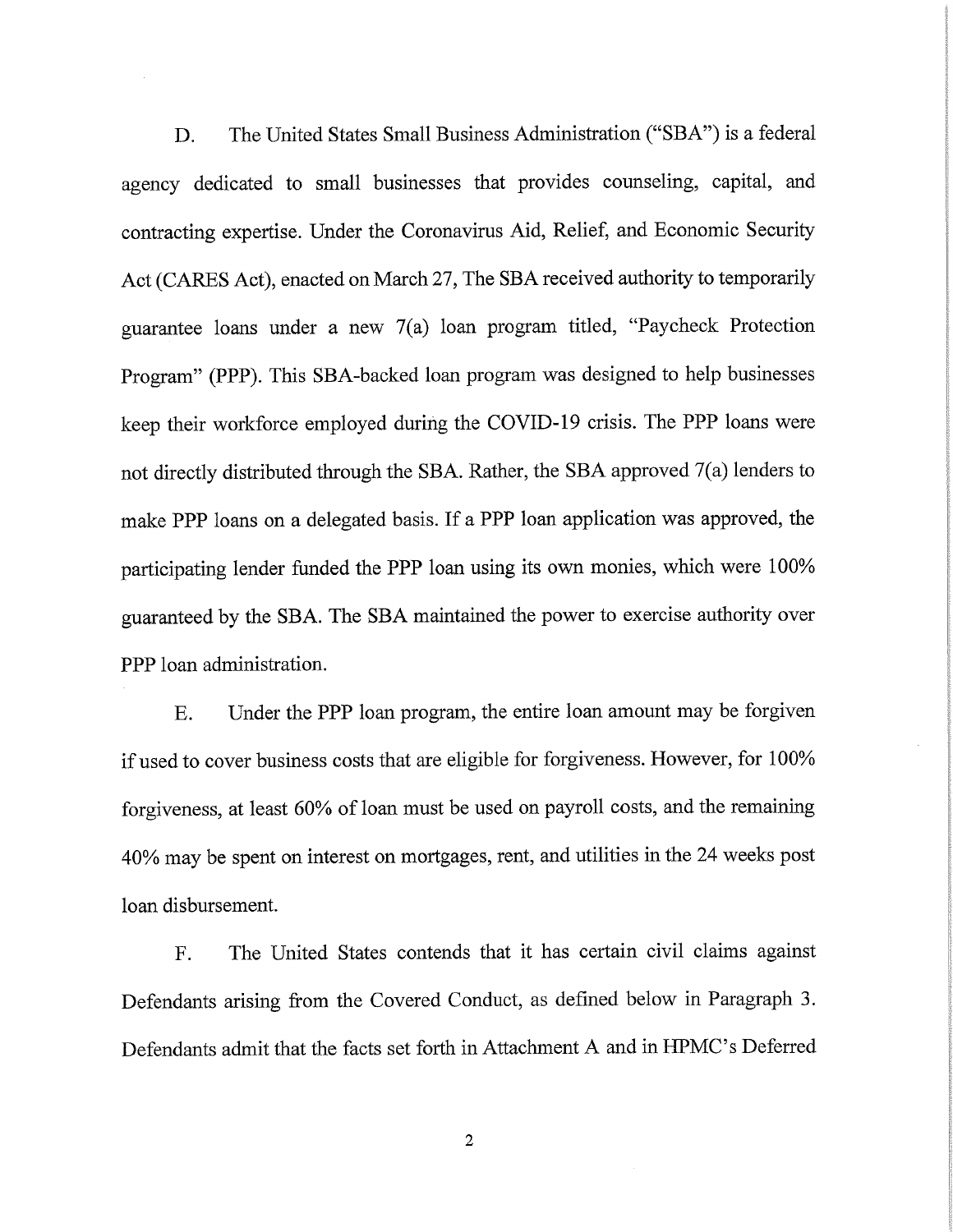Prosecution Agreement and related Criminal Complaint, United States v. HPMC, ---- (E.D. Wash.), hereto are true and correct.

As part of a separate Deferred Prosecution Agreement (DPA) between G. the United States, acting through the United States Attorney's Office for the Eastern District of Washington (the "USAO") and HPMC, and related Criminal Complaint, United States v. HPMC, ---- (E.D.WA), HPMC has consented to the filing of a onecount criminal Complaint in the United States District Court for the Eastern District of Washington, charging HPMC with one count of submitting false and fraudulent claims in violation of Title 18, United States Code, Section 287, relating to the submission of the April 2021 forgiveness application for HPMC's PPP loan.

To avoid the delay, uncertainty, inconvenience, and expense of protracted litigation of the above claims, and in consideration of the mutual promises and obligations of this Settlement Agreement, the Parties agree and covenant as follows:

#### **TERMS AND CONDITIONS**

Defendants shall pay to the United States \$2,939,400.00 ("Settlement 1. Amount"), of which \$1,344,700.00 is restitution (the "Restitution Amount"). The Settlement Amount shall be paid as follows: (a) \$1,344,700.00 paid by HPMC as restitution; (b) \$1,344,700.00 paid by HPMC as a penalty to the United States; and (c) \$250,000.00 paid by Ms. and Mr. Mooers as a penalty to the United States. Ms. and Mr. Mooers represent and agrees that they have not and will not seek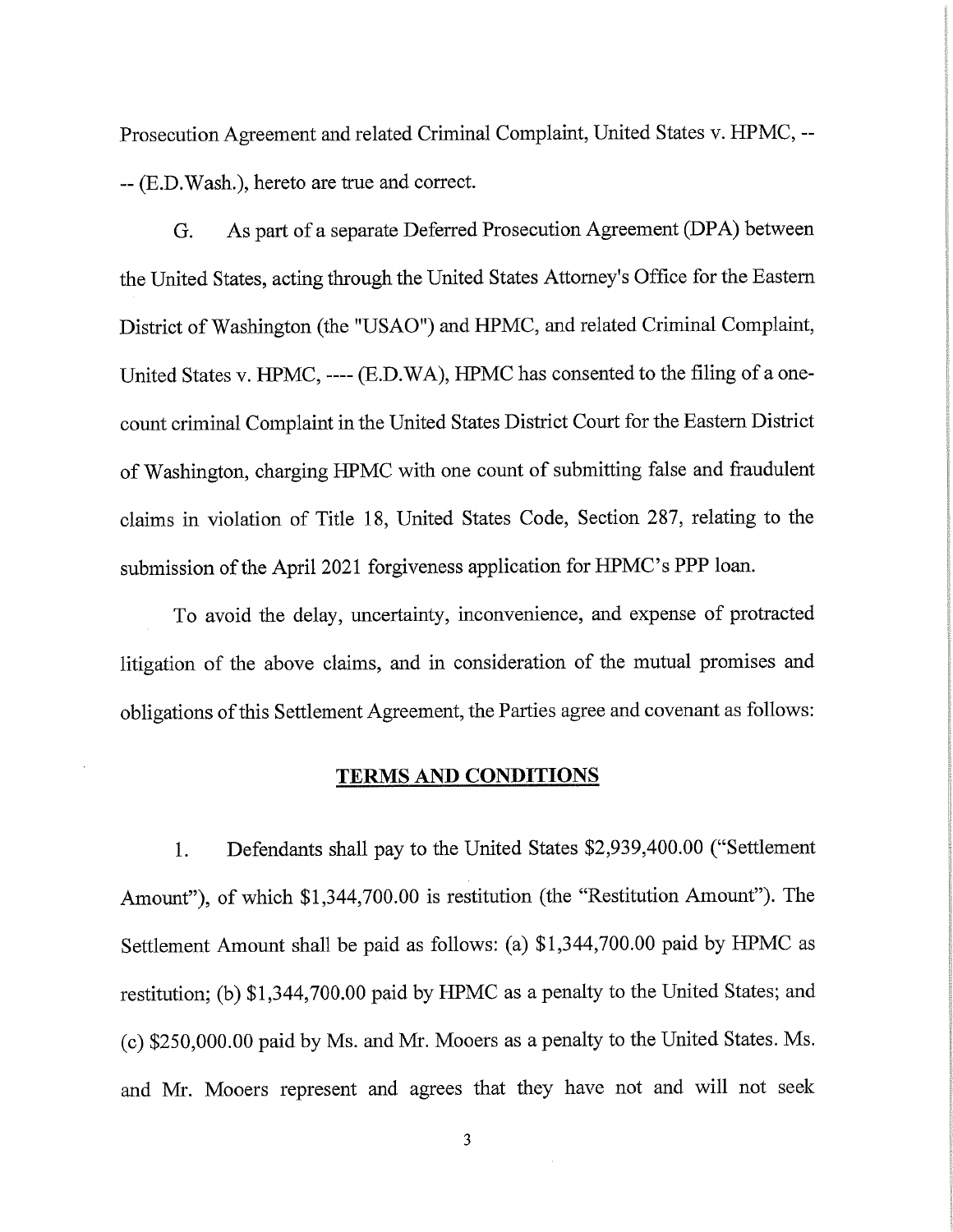indemnification for the \$250,000.00 from any third party, including HPMC, or through any agreement or insurance policy under which they may be entitled to pursue a claim.

All amounts shall be paid by electronic funds transfer no later than 90 2. calendar days after the Effective Date of this Agreement. The \$1,344,700.00 paid by HPMC as restitution shall be credited to the HPMC deferred prosecution agreement, United States v. HPMC, ---- (E.D.WA). Payments made by electronic funds transfer shall be made pursuant to written instructions to be provided by the United States Attorney's Office for the Eastern District of Washington.

"Covered Conduct" means, for the time period between March 1, 2020, 3. and March 1, 2022, the admitted conduct set forth in the Statement of Facts attached hereto as Exhibit A.

Defendants represent that effective April 1, Mr. Mooers will step down 4. as Governor of HPMC and shall not serve in any managerial or advisory role for HPMC, or a principal employee as such term is defined by 48 C.F.R. § 52.209- $5(a)(2)$  for at least three years from the date of this agreement.

Subject to the exceptions in Paragraph 6 (concerning excluded claims) 5. below, and conditioned upon Defendants' full payment of the Settlement Amount, the United States releases Defendants, together with any divisions, subsidiaries, parent companies, affiliates, and corporate successors and assigns from any civil or administrative monetary claim the United States has for the Covered Conduct under

 $\overline{4}$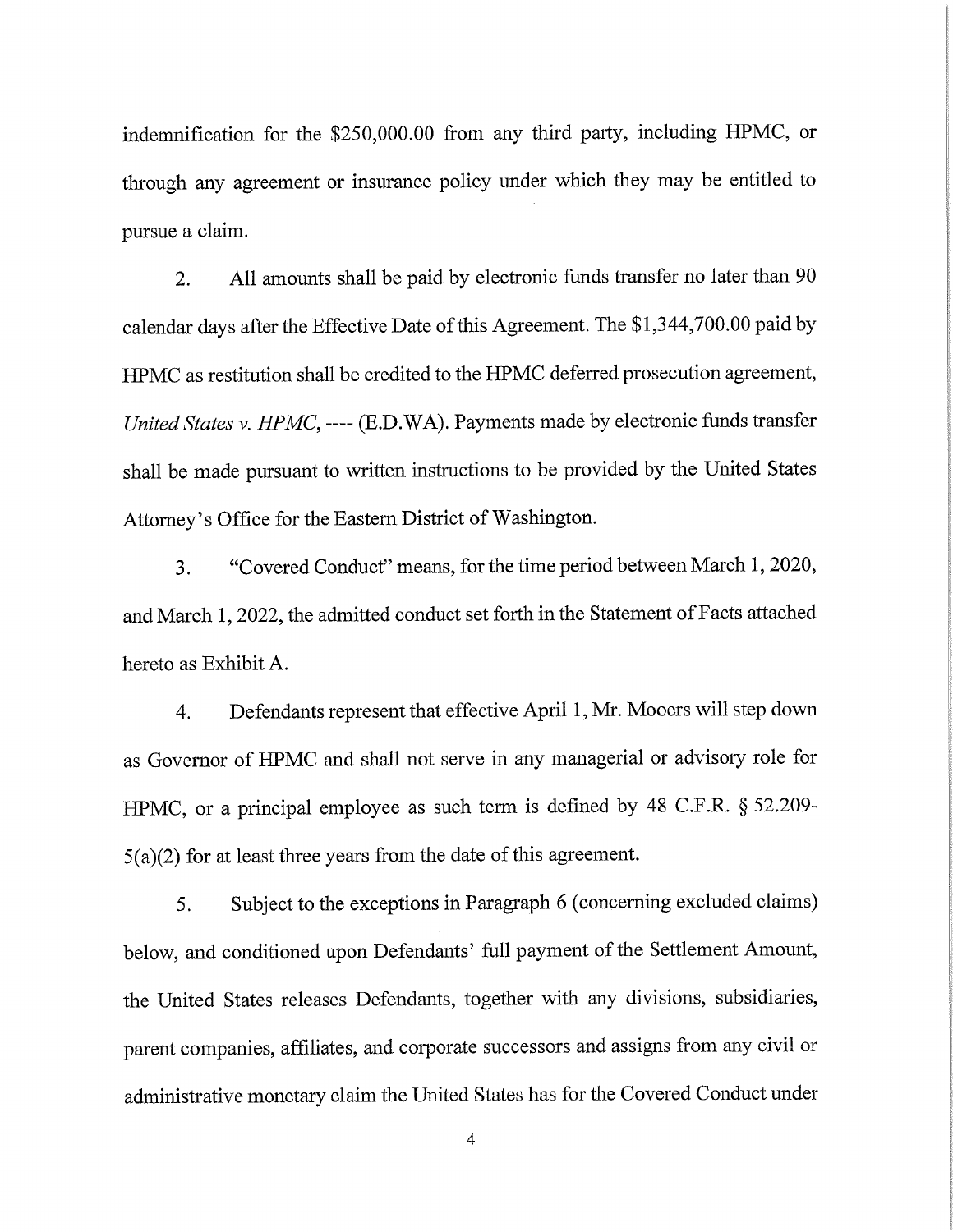the False Claims Act, 31 U.S.C. §§ 3729-3733; the Program Fraud Civil Remedies Act, 31 U.S.C. §§ 3801-3812; the Contract Disputes Act, 41 U.S.C. §§ 7101-7109; or the common law theories of unjust enrichment and fraud;

6. Notwithstanding the releases given in Paragraph 5 of this Agreement, or any other term of this Agreement, the following claims of the United States are specifically reserved and are not released:

- Any liability arising under Title 26, U.S. Code (Internal Revenue) a. Code);
- Any criminal liability;  $b.$
- Except as explicitly stated in this Agreement, any administrative  $\mathbf{c}$ . liability, including the suspension and debarment rights of any federal agency;
- $d.$ Any liability to the United States (or its agencies) for any conduct other than the Covered Conduct;
- Any liability based upon obligations created by this Agreement; e.
- $f_{\cdot}$ Any liability of individuals other than Defendants Ms. Mooers and Mr. Mooers;
- Any liability for personal injury or property damage or for other g. consequential damages arising from the Covered Conduct.

 $7.$ Defendants waive and shall not assert any defenses Defendants may have to any criminal prosecution or administrative action relating to the Covered

5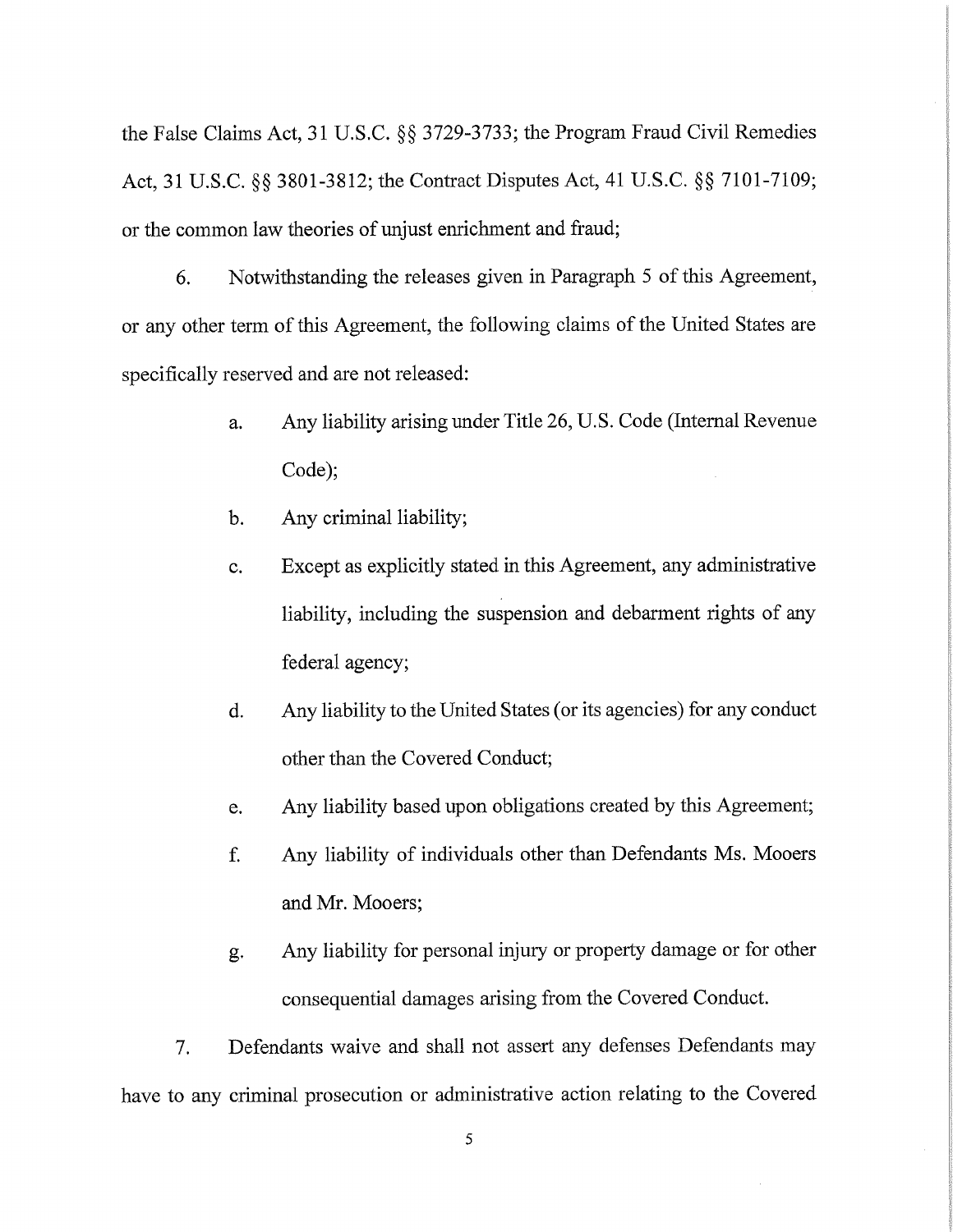Conduct that may be based in whole or in part on a contention that, under the Double Jeopardy Clause in the Fifth Amendment of the Constitution, or under the Excessive Fines Clause in the Eighth Amendment of the Constitution, this Agreement bars a remedy sought in such criminal prosecution or administrative action.

Defendants fully and finally release the United States, its agencies, 8. officers, agents, employees, and servants, from any claims (including attorney's fees, costs, and expenses of every kind and however denominated) that Defendants have asserted, could have asserted, or may assert in the future against the United States, its agencies, officers, agents, employees, and servants, related to the Covered Conduct and the United States' investigation and prosecution thereof.

9. Defendants agree to the following:

Unallowable Costs Defined: All costs (as defined in the Federal a. Acquisition Regulation, 48 C.F.R. § 31.205-47) incurred by or on behalf of Defendants, and their present or former officers, directors, employees, shareholders, and agents, in connection with:

- the matters covered by this Agreement;  $(1)$
- the United States' audit(s) and civil and criminal  $(2)$ investigation(s) of the matters covered by this Agreement;
- Defendants' investigation, defense, and corrective actions  $(3)$ undertaken in response to the United States' audit(s) and civil and criminal investigation(s) in connection with the

6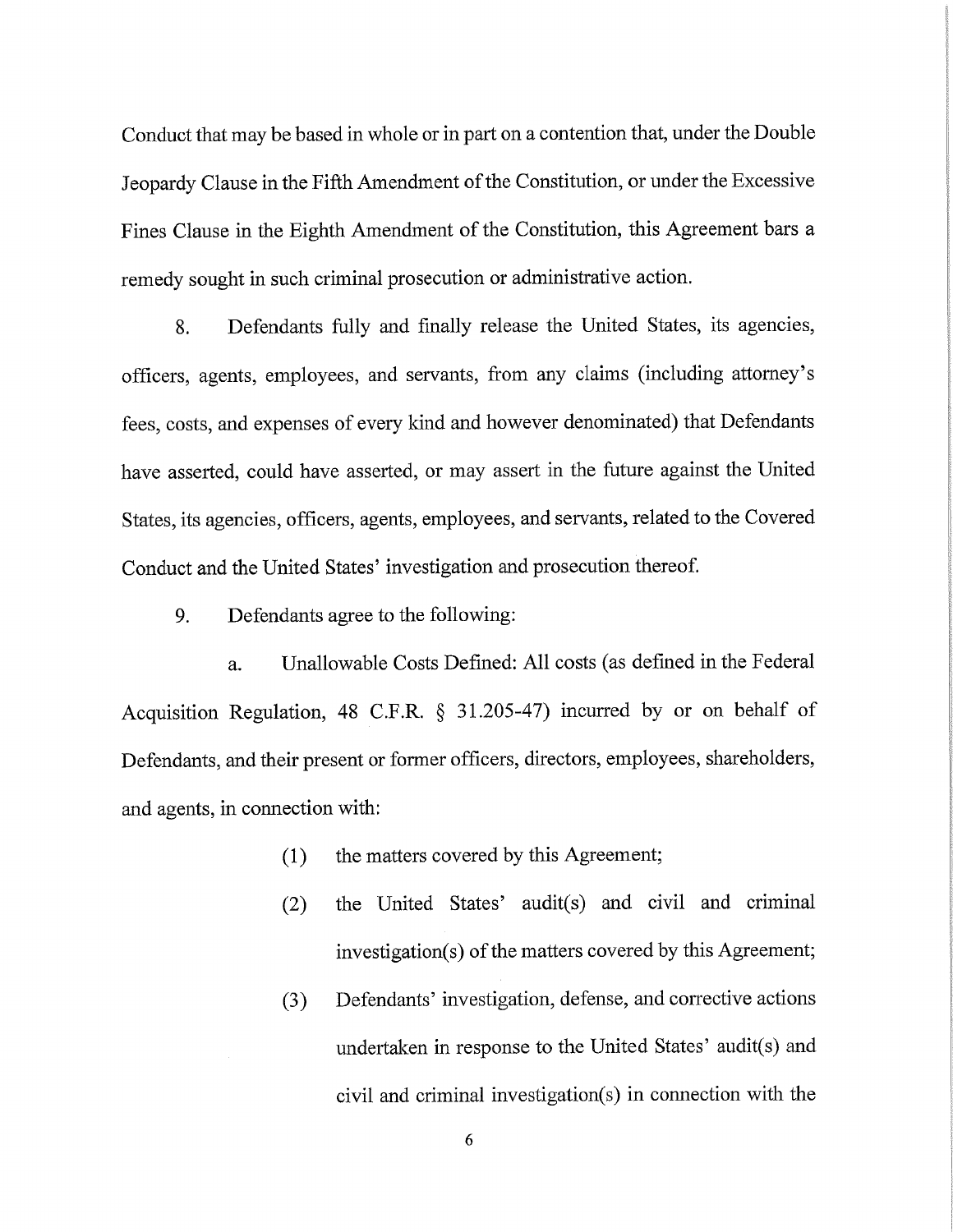matters covered by this Agreement (including attorney's  $fees$ );

- the negotiation and performance of this Agreement;  $(4)$
- the payment Defendants make to the United States  $(5)$ pursuant to this Agreement;

are unallowable costs for government contracting purposes (hereinafter referred to as "Unallowable Costs").

Future Treatment of Unallowable Costs: Unallowable Costs will  $\mathbf{b}$ . be separately determined and accounted for by Defendants, and Defendants shall not charge such Unallowable Costs directly or indirectly to any contract with the United States.

Treatment of Unallowable Costs Previously Submitted for  $\mathbf{c}$ . Payment: Within 90 days of the Effective Date of this Agreement, Defendants shall identify and repay by adjustment to future claims for payment or otherwise any Unallowable Costs included in payments previously sought by Defendants or any of their subsidiaries or affiliates from the United States. Defendants agree that the United States, at a minimum, shall be entitled to recoup from Defendants any overpayment plus applicable interest and penalties as a result of the inclusion of such Unallowable Costs on previously-submitted requests for payment. The United States, including the Department of Justice and/or the affected agencies, reserves its rights to audit, examine, or re-examine Defendants' books and records and to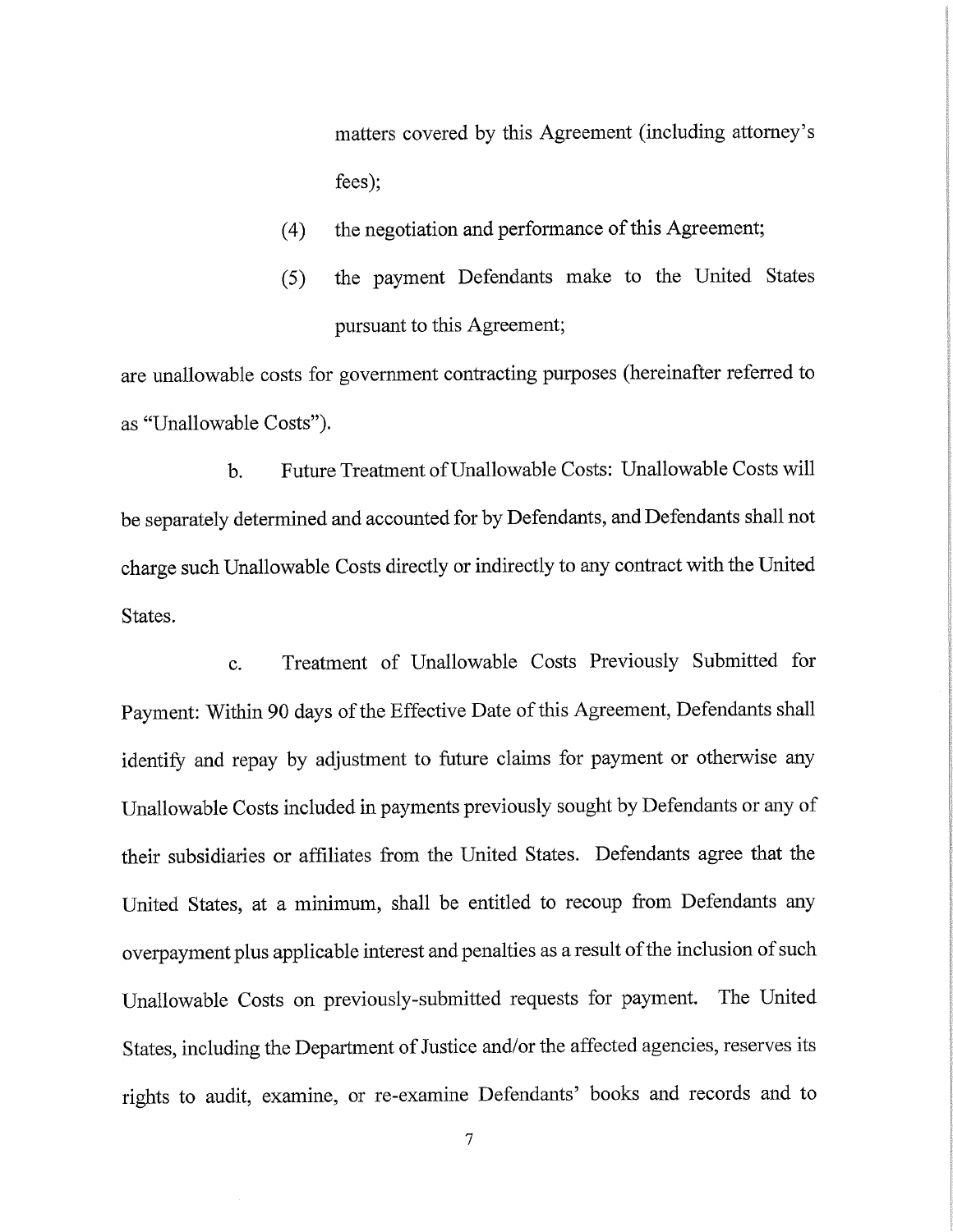disagree with any calculations submitted by Defendants or any of their subsidiaries or affiliates regarding any Unallowable Costs included in payments previously sought by Defendants, or the effect of any such Unallowable Costs on the amount of such payments.

 $10<sub>1</sub>$ This Agreement is intended to be for the benefit of the Parties and the individuals and entities released in this Agreement only.

Defendants agree to cooperate fully and truthfully with the United 11. States' investigation, relating to the Covered Conduct, of individuals and entities not released in this Agreement. Upon reasonable notice, Defendants shall encourage, and agrees not to impair, the cooperation of its directors, officers, and employees, and shall use its best efforts to make available, and encourage, the cooperation of former directors, officers, and employees for interviews and testimony, consistent with the rights and privileges of such individuals. Defendants further agrees to furnish to the United States, upon request, complete and unredacted copies of all non-privileged documents, reports, memoranda of interviews, and records in its possession, custody, or control concerning any investigation of the Covered Conduct that it has undertaken, or that has been performed by another on its behalf.

Each Party shall bear its own legal and other costs incurred in 12. connection with this matter, including the preparation and performance of this Agreement.

8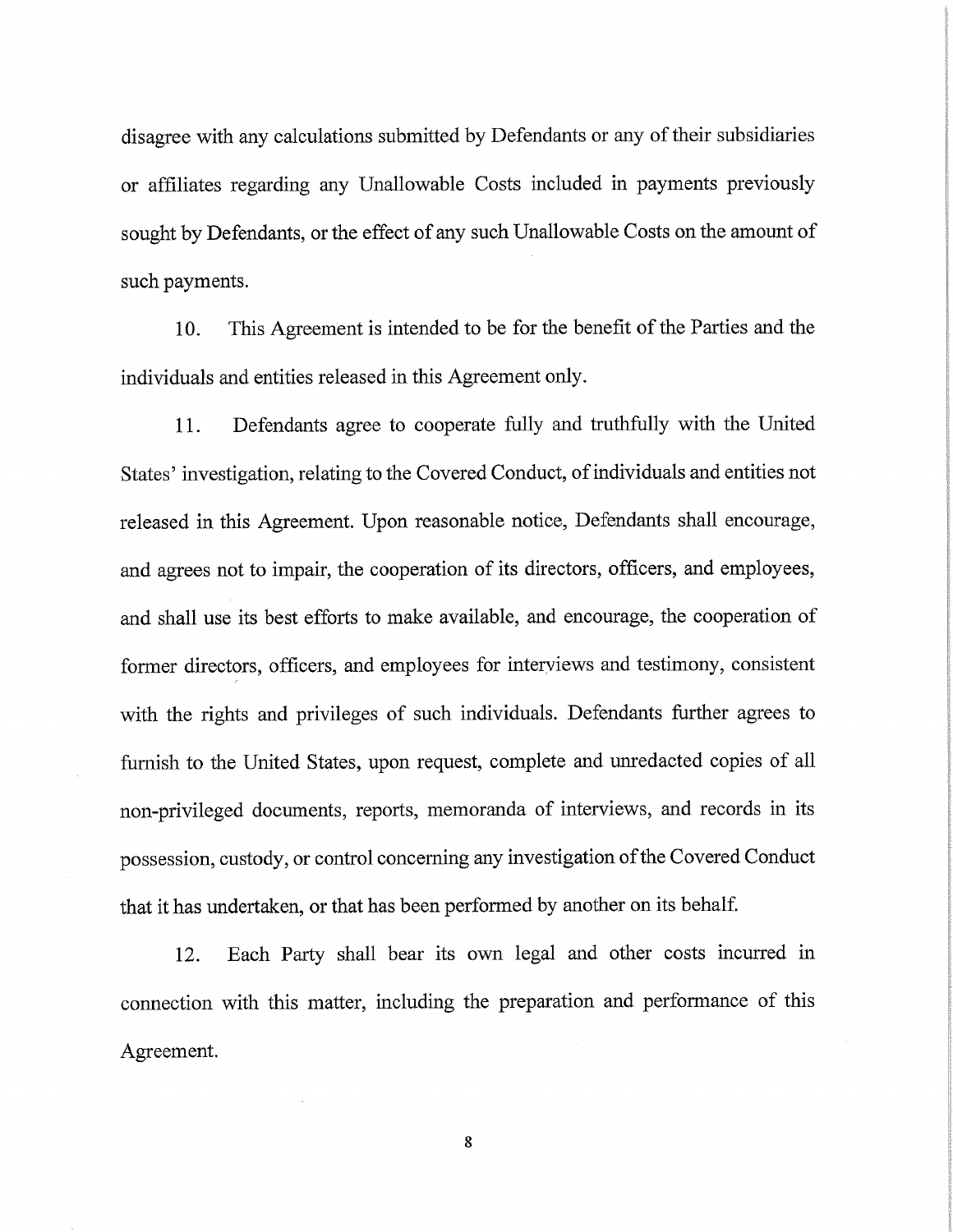Each party and signatory to this Agreement represents that it freely and 13. voluntarily enters into this Agreement without any degree of duress or compulsion.

This Agreement is governed by the laws of the United States. The 14. exclusive jurisdiction and venue for any dispute relating to this Agreement is the United States District Court for the Eastern District of Washington. For purposes of construing this Agreement, this Agreement shall be deemed to have been drafted by all Parties to this Agreement and shall not, therefore, be construed against any Party for that reason in any subsequent dispute. If any provisions of this Agreement are held to be illegal, invalid, or unenforceable by a court or agency of competent jurisdiction under present or future laws that apply to this Agreement, those provisions will be fully severable. In place of any severed provision, the Parties agree to substitute a legal, valid, and enforceable provision which is as similar as possible to the severed provision.

This Agreement constitutes the complete agreement between the 15. Parties. This Agreement may not be amended except by written consent of the Parties.

The undersigned counsel represent and warrant that they are fully 16. authorized to execute this Agreement on behalf of the persons and entities indicated below.

This Agreement may be executed in counterparts, each of which 17. constitutes an original and all of which constitute one and the same Agreement.

9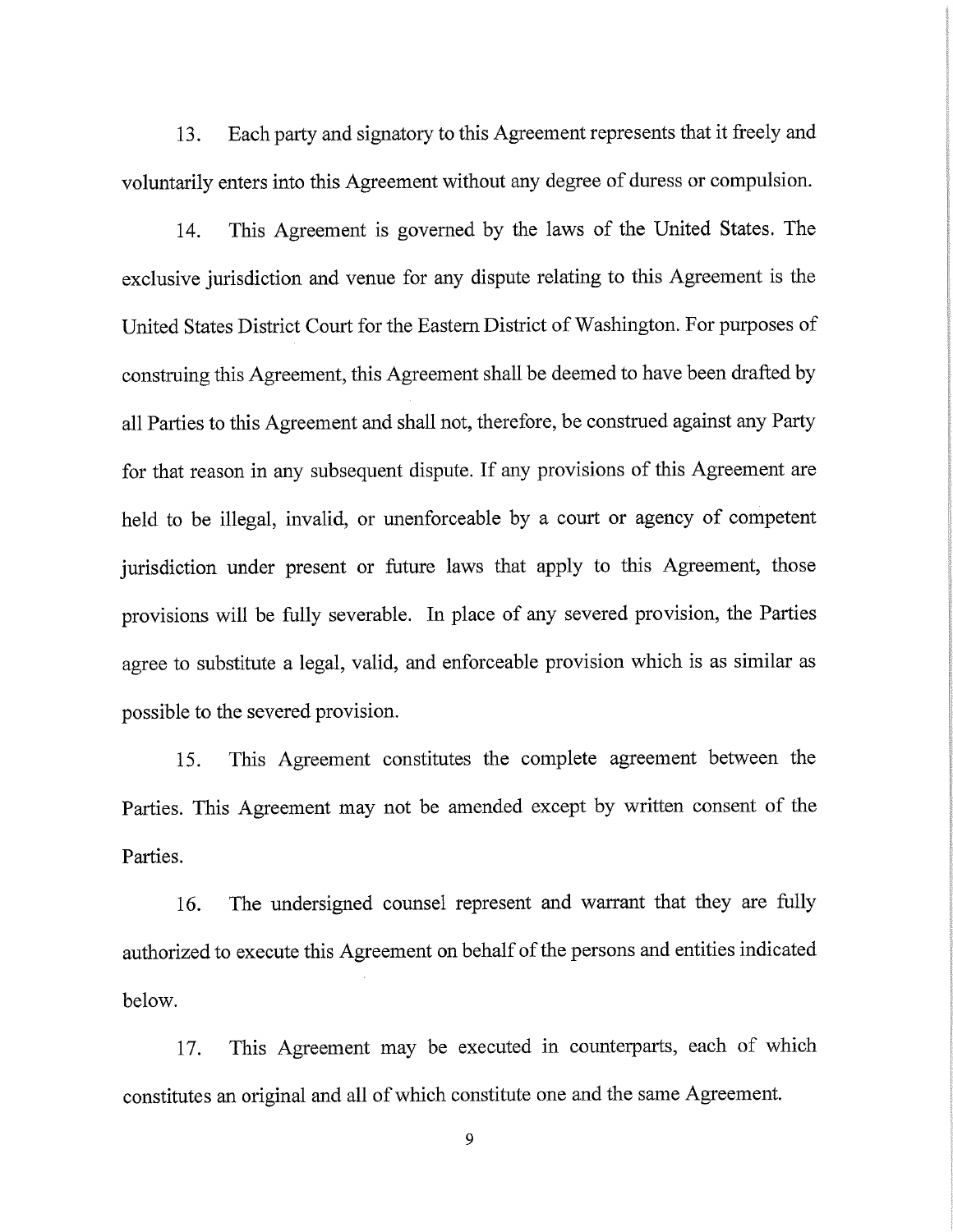This Agreement is binding on the Parties and their successors, 18. transferees, heirs, and assigns.

All parties consent to the United States' disclosure of this Agreement, 19. and information about this Agreement, to the public.

This Agreement is effective on the date of signature of the last signatory 20. to the Agreement (Effective Date of this Agreement). Facsimiles of signatures shall constitute acceptable, binding signatures for purposes of this Agreement.

THE UNITED STATES OF AMERICA DATED: Daniel H. Fruchter **Assistant United States Attorney**  $3 - 21 - 22$ DATED: Tyler H.L. Tornabene **Assistant United States Attorney** 

Frieda K. 2 DATED:  $3/2/22$ 

Frieda Kay Zimmerman Special Assistant United States Attorney Counsel for the United States of America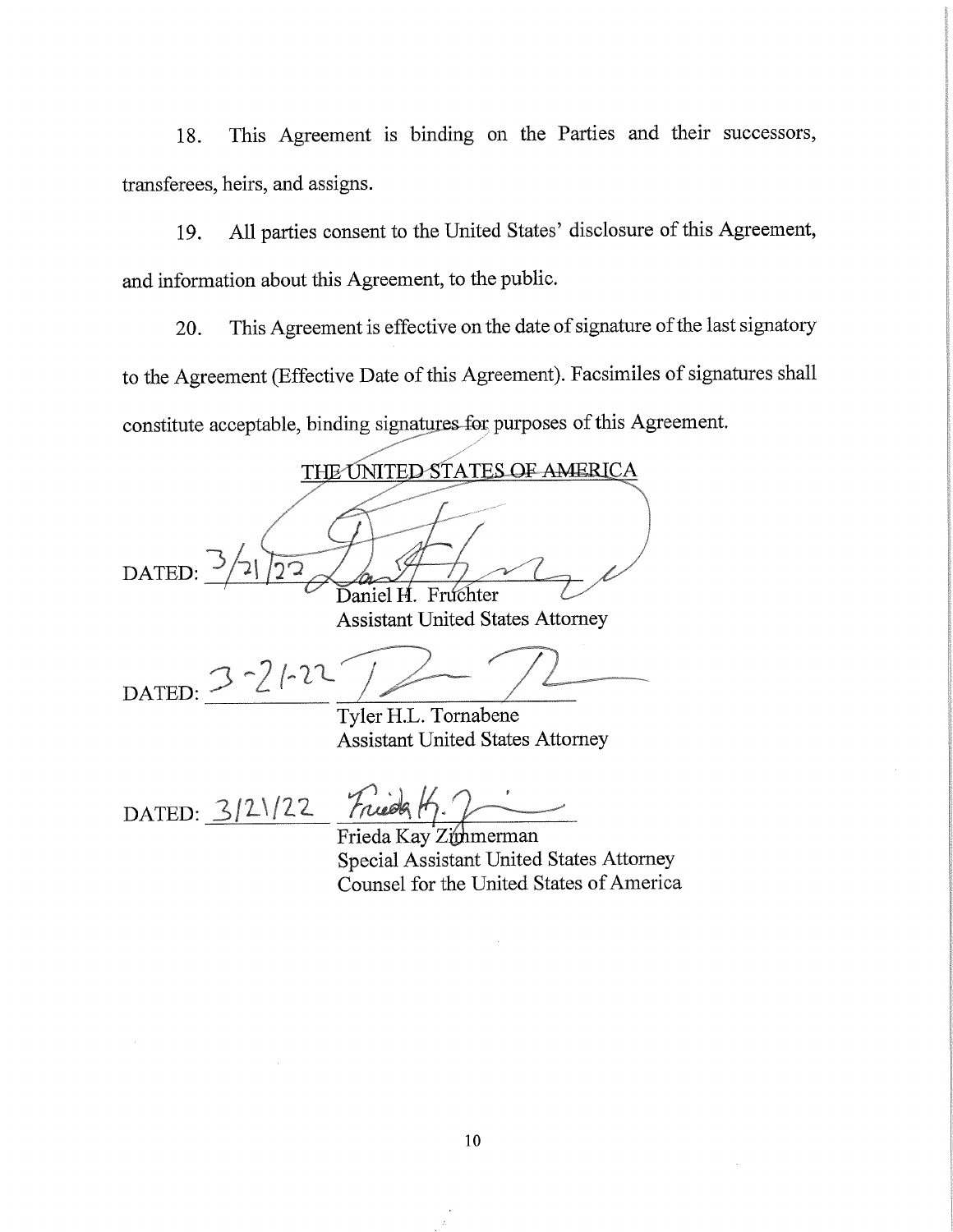# **HPMC**

DATED: March 15, 2022 Hollie Mooers Hollie P. Mooers, President and CEO **HPMC** 

DATED:  $3|5|22$ David Panzen Whiteford Taylor Preston LLP

Counsel for HPMC

#### **HOLLIE P. MOOERS**

DATED: March 15,2022 Hollie Mooers

Hollie P. Mooers

DATED: March 15, ded)

Danny Onorato Schertler Onorato Mead & Sears Counsel for Hollie P. Mooers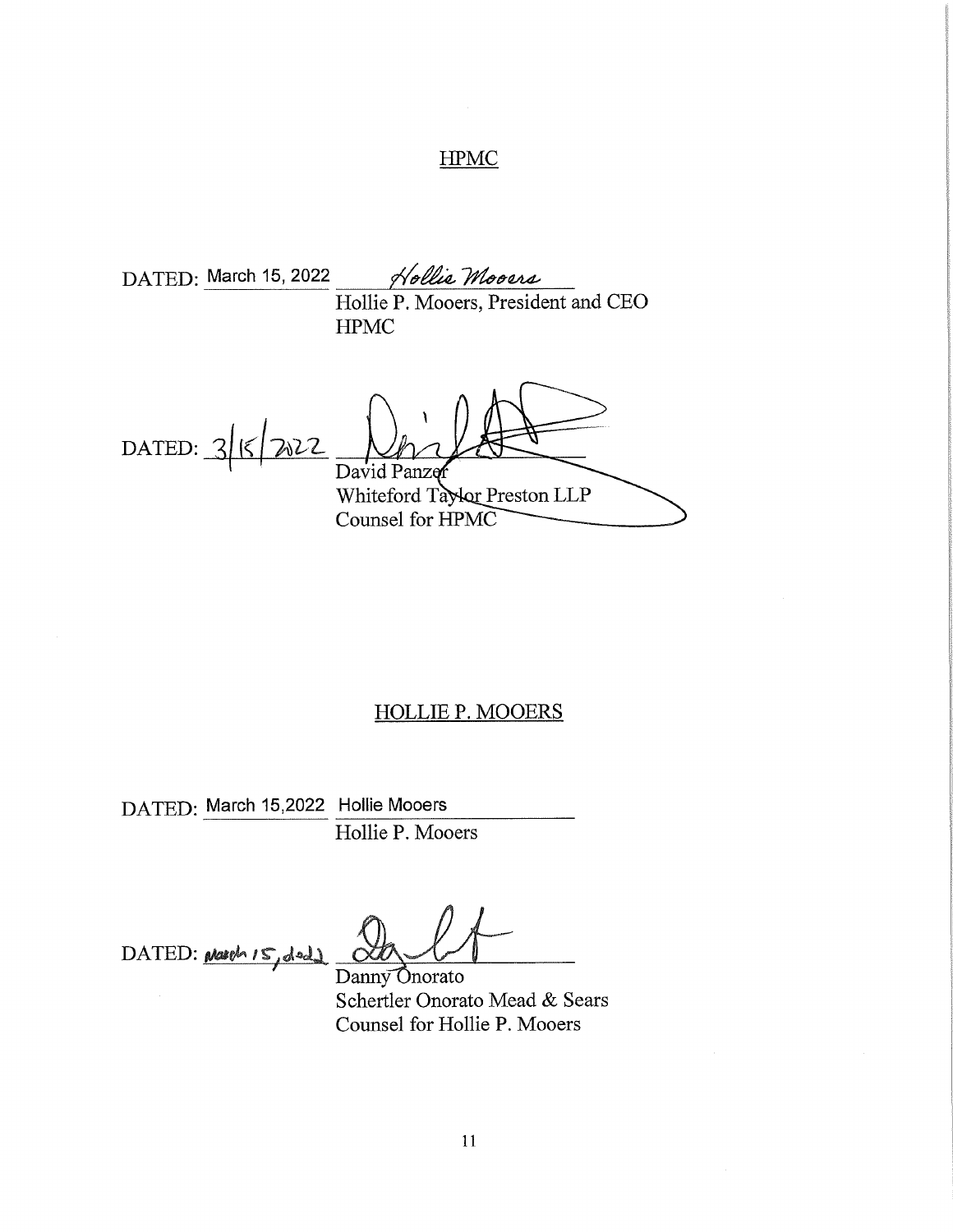### **GROVER CLEVELAND MOOERS**

DATED: March 15, 2022 Grover C. Mooers Grover Cleveland Mooers

DATED: March  $15,2011$   $\overrightarrow{O}$ 

 $\sim$   $\sim$ 

Danny Onorato Schertler Onorato Mead & Sears Counsel for Hollie P. Mooers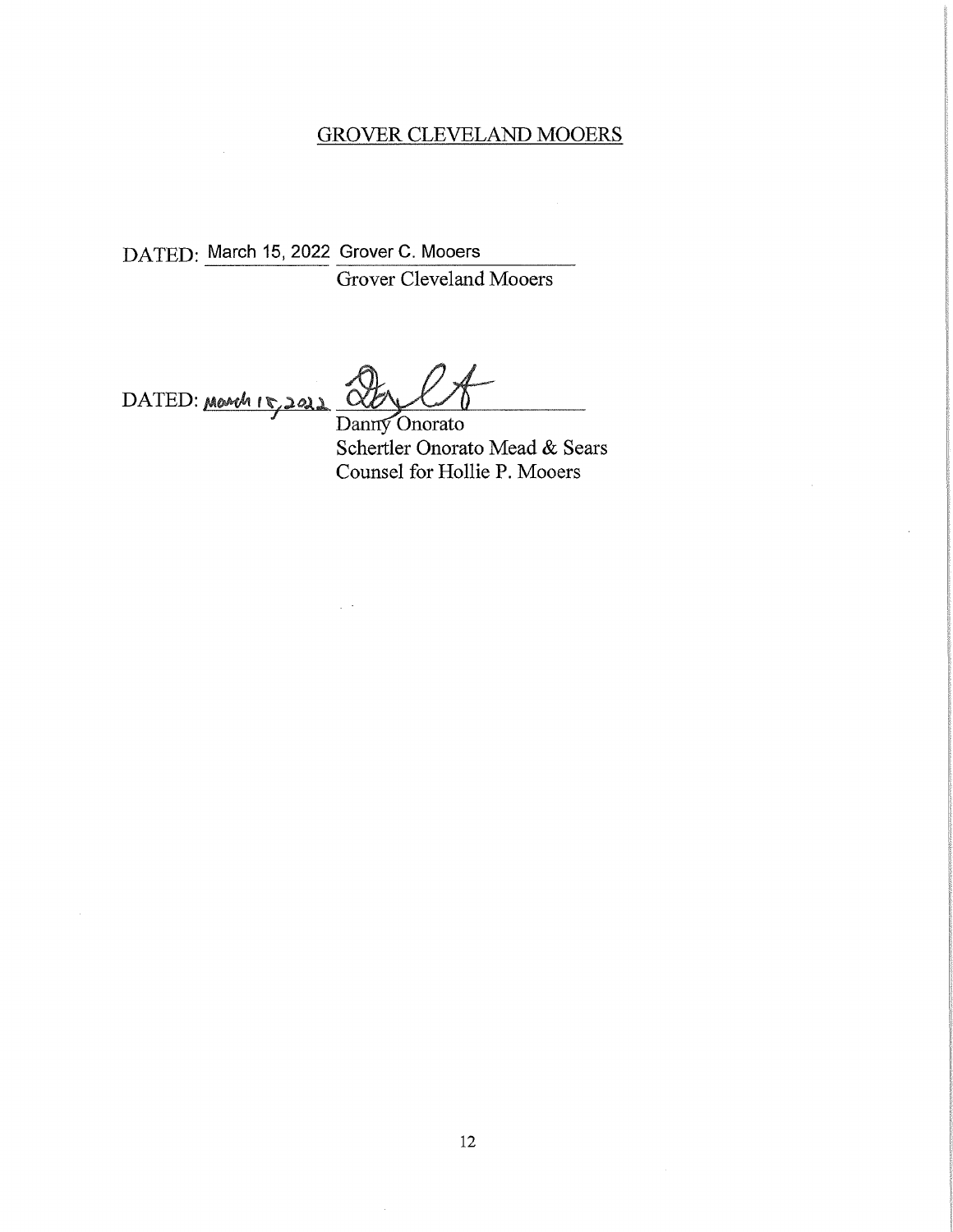#### **STATEMENT OF FACTS**

The following Statement of Facts is incorporated by reference as part of the settlement agreement (the "Agreement") between the United States of America, acting through the United States Attorney's Office for the Eastern District of Washington and on behalf of the Department of Energy and the Small Business Administration (collectively the "United States"); HPM Corporation ("HPMC"); Hollie P. Mooers ("Ms. Mooers") and Grover Cleveland Mooers ("Mr. Mooers") (HPMC, Ms. Mooers, and Mr. Mooers collectively referred to hereinafter as "Defendants"). The United States and Defendants agree that the following facts are true and correct. Nothing in this Statement of Facts, however, is or will be construed to be an admission of criminal liability by the Defendants, except to the extent provided by the separate Deferred Prosecution Agreement (DPA) between the United States Attorney's Office for the Eastern District of Washington (the "USAO") and HPMC, *United States v. HPMC*, ---- (E.D.WA). The relevant time period for the Statement of Facts is March 1, 2020, to March 1, 2022.

#### **RELEVANT ENTITIES**

1. Defendant HPMC is a Washington corporation with its principal place of business in Kennewick, Washington, specializing in occupational medicine.

2. Hollie P. Mooers ("Ms. Mooers") is the registered agent for HPMC, and both Ms. Mooers and Grover Cleveland Mooers ("Mr. Mooers") serve as HPMC's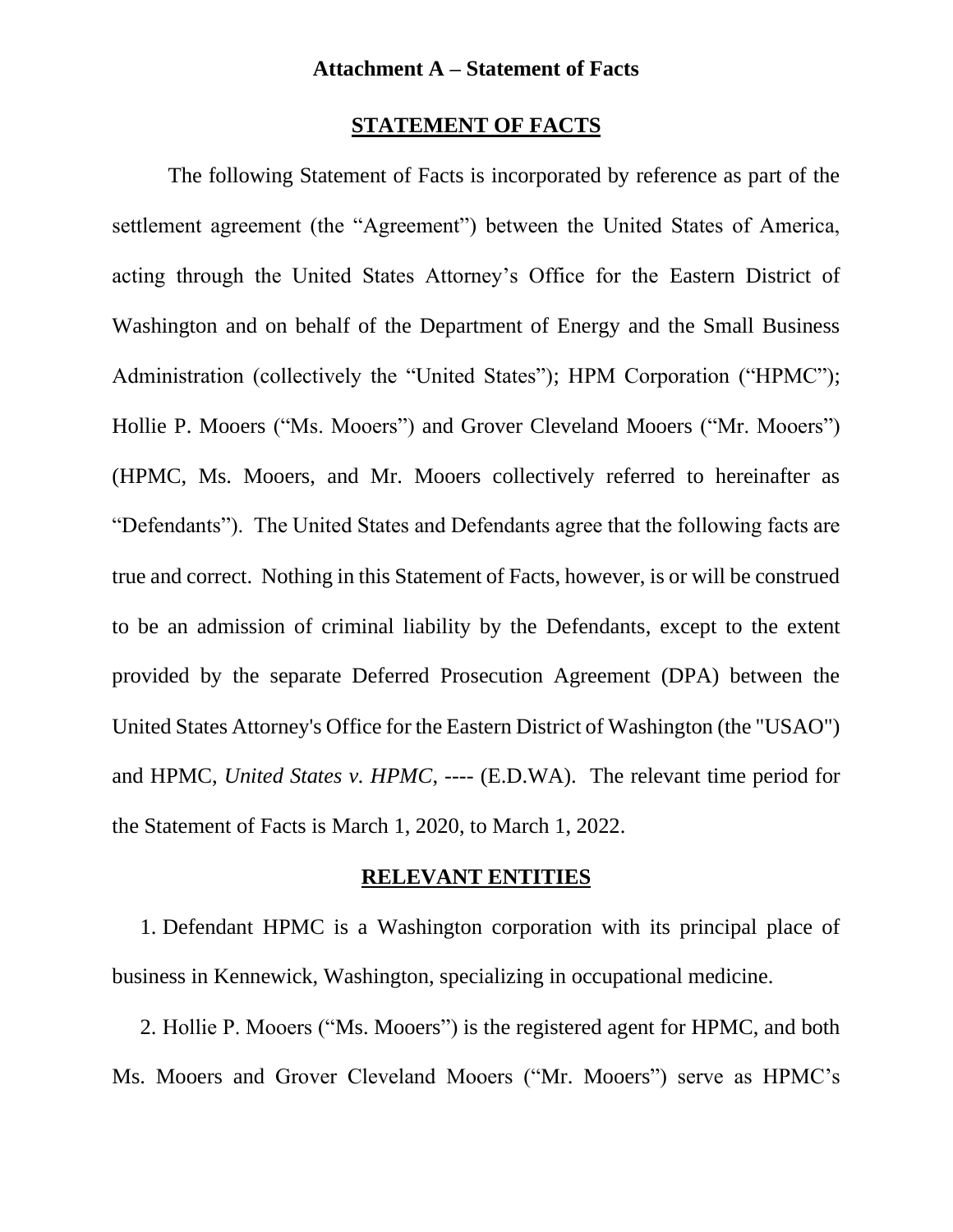governors. Additionally, Ms. Mooers serves as President and Chief Executive Officer (CEO) of HPMC.

3. The United States Department of Energy ("DOE") oversees environmental remediation efforts at the Hanford Site in southeastern Washington State. In 2012, HPMC was awarded the Hanford Occupational Medicine Services prime contract to provide occupational medical and health services to workers at the Hanford Site, located in Southeastern Washington state. Most recently, in 2018, HPMC was competitively re-awarded the Hanford Occupational Medicine Services contract, under Department Contract No. 89303919DEM000005.

4. The United States Small Business Administration ("SBA") is a federal agency dedicated to small businesses that provides counseling, capital, and contracting expertise. Under the Coronavirus Aid, Relief, and Economic Security Act, enacted on March 27, the SBA received authority to temporarily guarantee loans under a new 7(a) loan program.

## **PAYCHECK PROTECTION PROGRAM BACKGROUND**

5. The Coronavirus Aid, Relief, and Economic Security Act ("CARES" Act) was enacted on March 27, 2020, to provide over \$2 trillion of economic relief to workers, families, small businesses, industry sectors, and other levels of government that have been hit hard by the public health crisis created by the Coronavirus (COVID-19). Among the provisions contained in the CARES Act are provisions authorizing the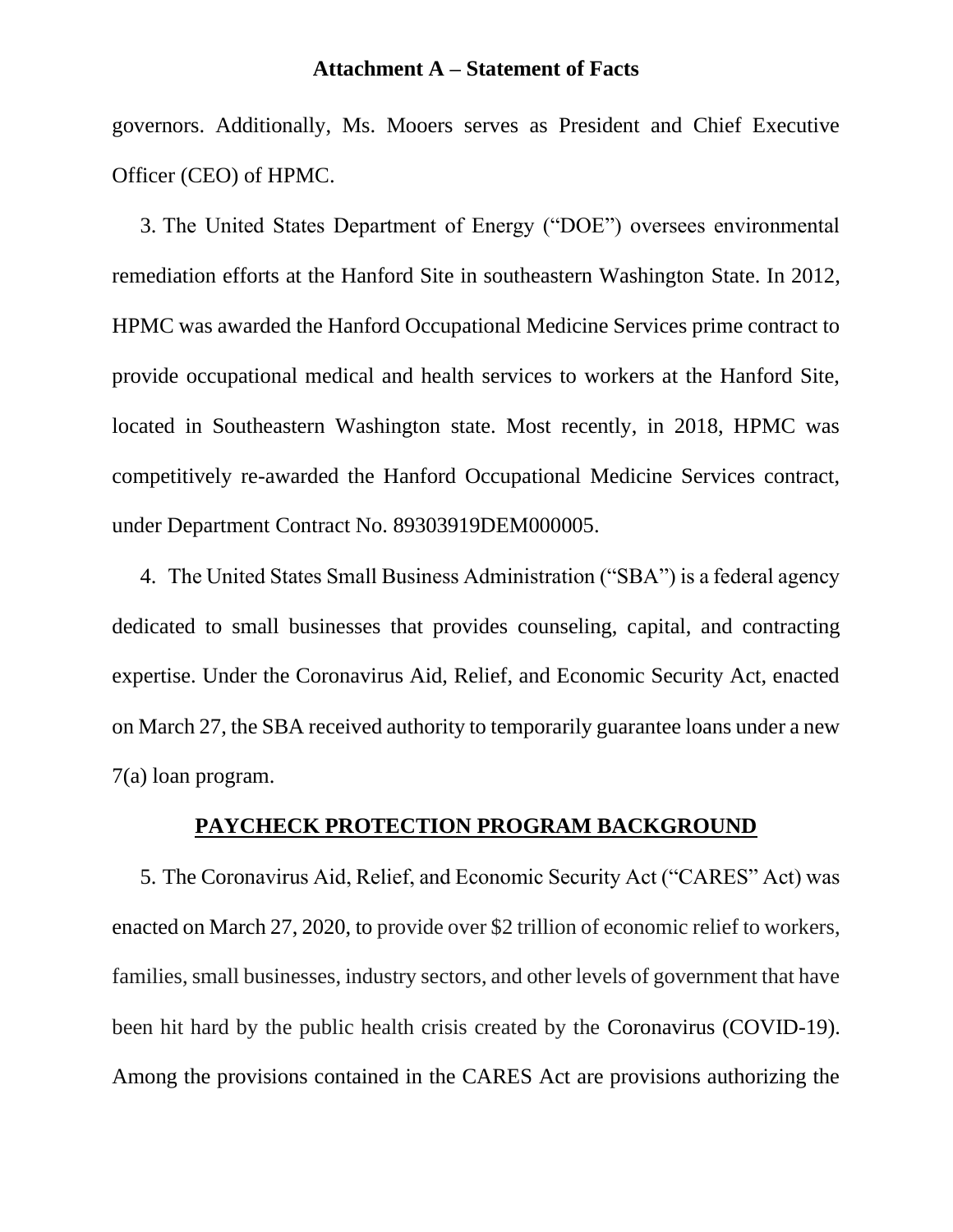Small Business Administration (SBA) to temporarily guarantee loans under a new 7(a) loan program titled Paycheck Protection Program ("PPP").

6. This SBA-backed loan program was designed to help businesses keep their workforce employed during the COVID-19 crisis. Under the PPP, borrowers received loans to cover payroll costs and certain eligible nonpayroll costs. A borrower could apply for forgiveness once all loan proceeds for which the borrower was requesting forgiveness have been used. Borrowers could apply for forgiveness at any time up to the maturity date of the loan. If borrowers did not apply for forgiveness within 10 months after the last day of the covered period, then PPP loan payments were no longer deferred, and borrowers would begin making loan payments to their PPP lender. Loans guaranteed under the PPP were 100 percent guaranteed by SBA, and the full principal amount of the loans could in some circumstances qualify for loan forgiveness.

7. A company was eligible for a PPP loan if it has 500 or fewer employees whose principal place of residence is in the United States or was a business that operates in a certain industry and met the applicable SBA employee-based size standards for that industry, and was in operation on February 15, 2020.

8. In order to obtain a PPP loan, each applicant was required to provide information about the subject business's operations, such as the date of opening, number of employees, and past revenues. Each applicant was also required to certify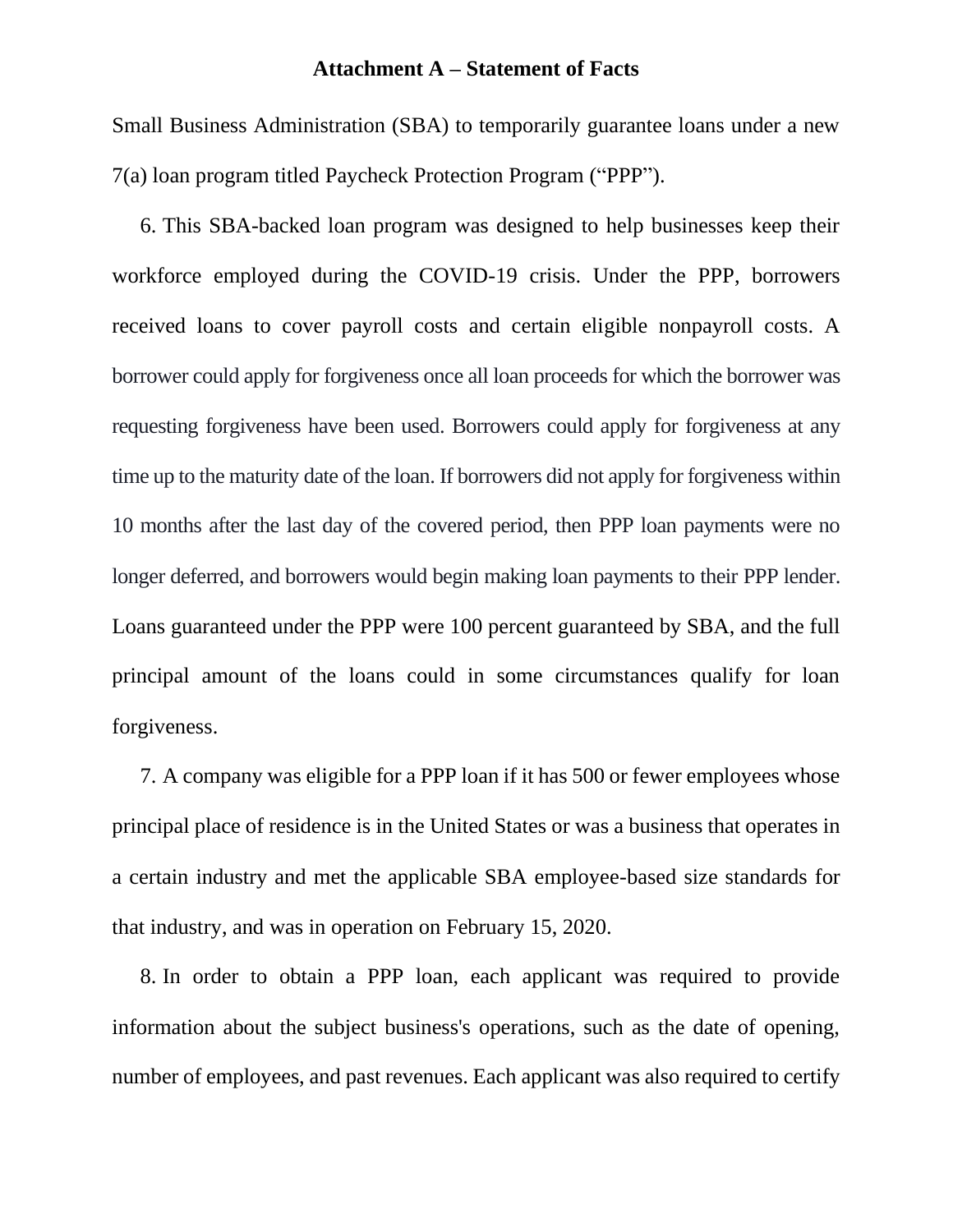that all the information in the application was true and correct to the best of the applicant's knowledge.

9. Under the PPP loan program, the maximum loan amount is the lesser of \$10 million or an amount calculated using a payroll-based formula specified in the Act. The entire loan amount may be forgiven. However, for 100% forgiveness, at least 60% of loan must be used on payroll costs, and the remaining 40% may be spent on interest on mortgages, rent, and utilities in the 24 weeks post loan disbursement.

10. The PPP loans were not directly distributed through the SBA. Rather, the SBA approved 7(a) lenders to make PPP loans on a delegated basis. If a PPP loan application was approved, the participating lender funded the PPP loan using its own monies, which were 100% guaranteed by the SBA. The SBA maintained the power to exercise authority over PPP loan administration.

#### **The Investigation**

11. In August 2021, the DOE OIG received a complaint from a Department Official alleging that HPMC had applied for and received a PPP loan in the amount of \$1,344,700, and subsequently had the total loan amount fraudulently forgiven. An investigation was initiated and revealed the following.

12. On April 3, 2020, HPMC, through Grover Cleveland Mooers, applied for a PPP loan through Community First Bank. This application was submitted through the SBA "E-Tran server," located in Sterling, VA.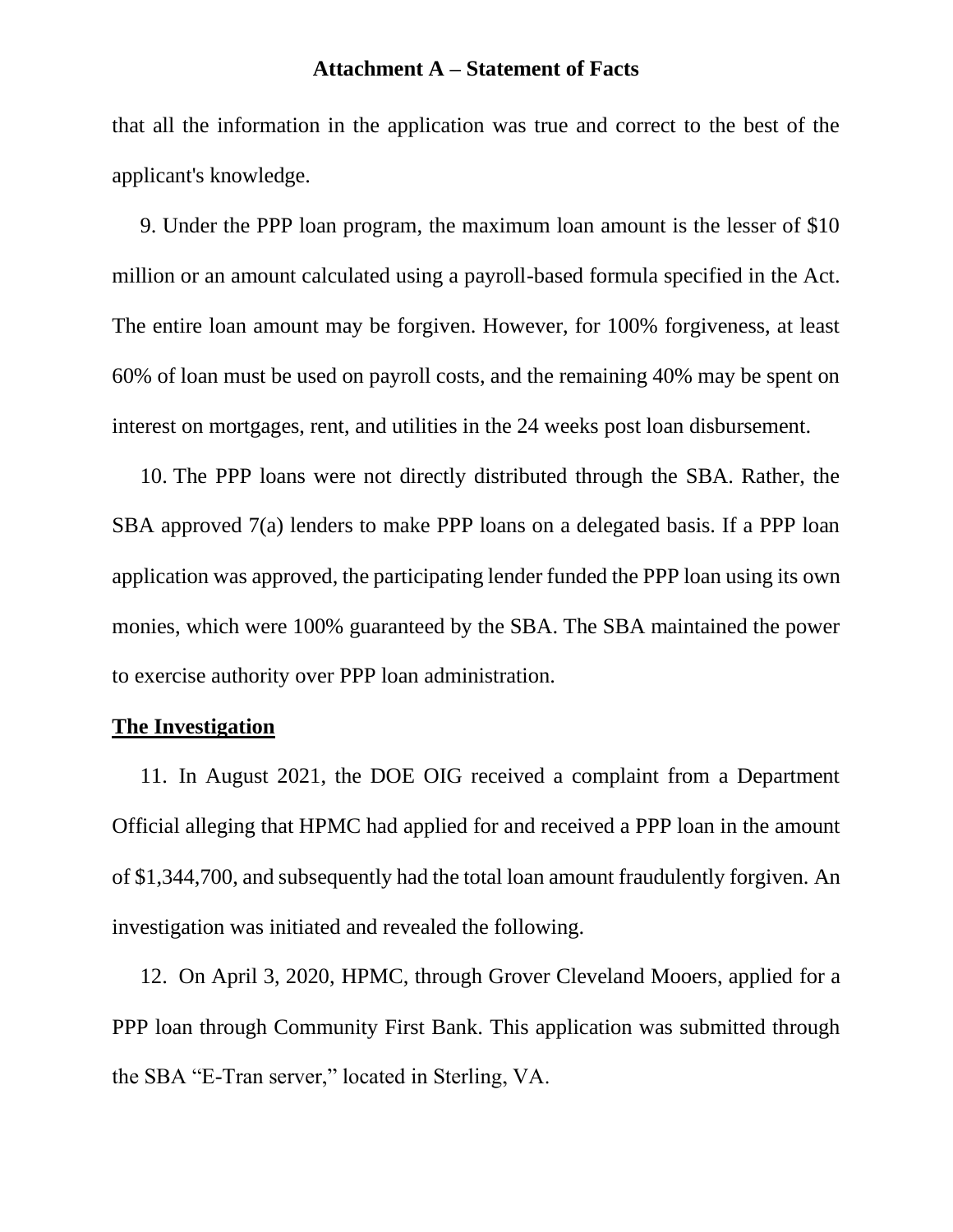13. On the Borrower Application Form, Mr. Mooers certified, on behalf HPMC, that the, "*current economic uncertainty makes this loan request necessary to support the ongoing operations of the Applicant*" and that "*the funds will be used to retain workers and maintain payroll; or make payments for mortgage interest, rent, utilities, covered operations expenditures, covered property damage costs, covered supplier costs, and covered worker protection expenditures as specified under the Paycheck Protection Program Rules; I understand that if the funds are knowingly used for unauthorized purposes, the federal government may hold me legally liable, such as for charges of fraud.*"

14. This loan was approved and the SBA assigned PPP loan number "7352397001." Community First Bank handled this loan on a delegated basis from the SBA. Community First Bank submitted disbursement details for this loan into the SBA E-Tran system located in Sterling, VA.

15. On April 17, 2020, a PPP loan of \$1,344,700 was deposited into HPMC's Business Bank Account. After deposit of the PPP loan was made, the same day an inter-bank transfer of \$1,344,700 was made from HPMC's Business Bank Account to HPMC's Business Premium Money Market Account. The sum of \$1,344,700 remained in the money market account until July 1, 2021.

16. The coverage period of the loan, during which HPMC was required to use the funds for authorized purposes in order to receive forgiveness, was from April 17,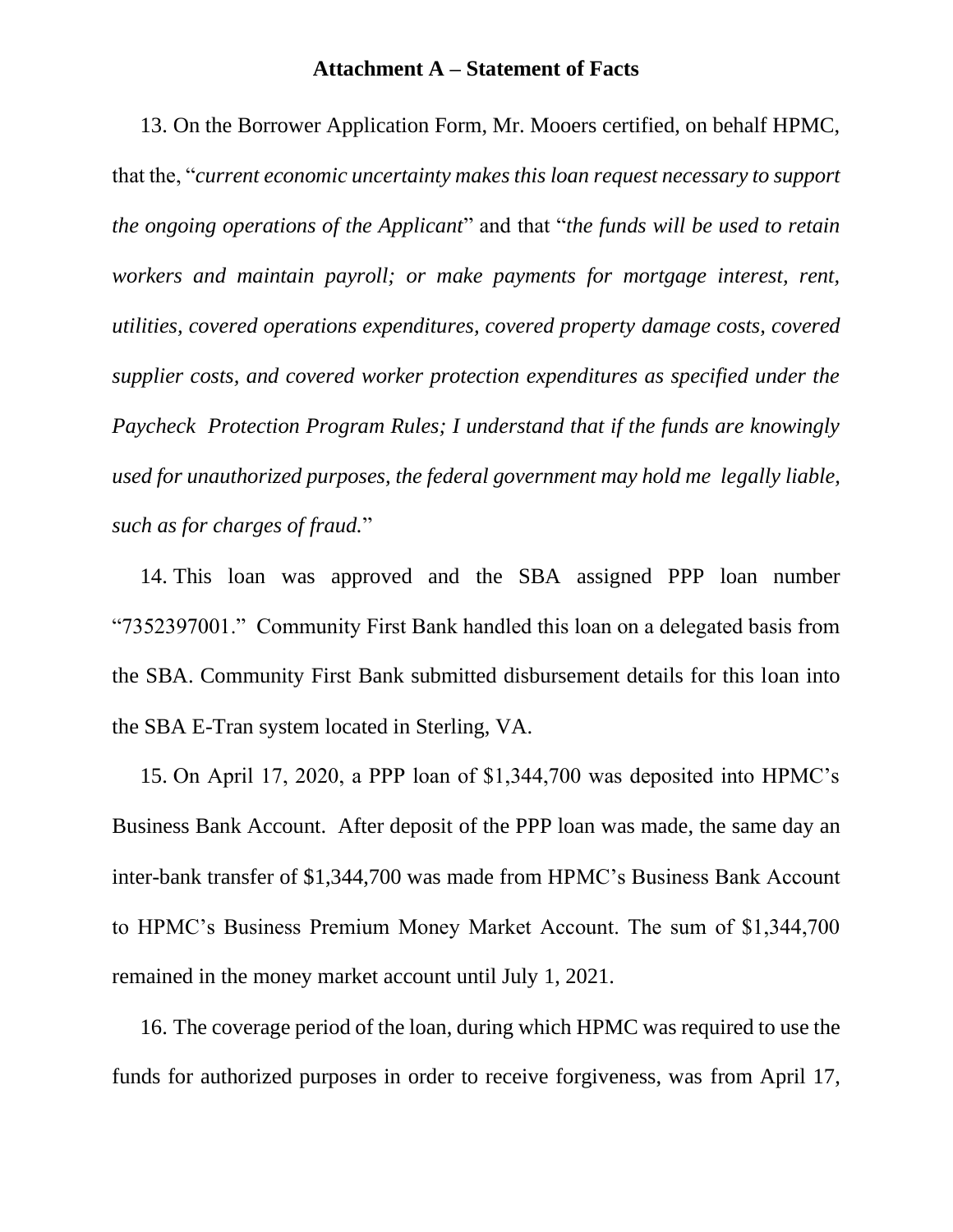2020, through September 30, 2020. However, HPMC did not use the PPP loan proceeds to maintain payroll or for other covered business expenses during the loan coverage period, or at any point after.

17. On April 6, 2021, Mr. Mooers, on behalf of Ms. Mooers and HPMC, submitted a PPP Loan Forgiveness Application, Form 3508EZ, to the SBA through a SBA cloud-based platform (Summit) through the AWS GOVcloud server located in Oregon, as well as to Community First Bank.

18. On the loan forgiveness application, HPMC certified, through Mr. Mooers, that "*the dollar amount for which forgiveness is requested… was used to pay business costs that are eligible for forgiveness (payroll costs to retain employees; business mortgage interest payments; business rent or lease payments; business utility payments; covered operations expenditures; covered property damage costs; covered supplier costs; or covered worker protection expenditures).*"

19. HPMC further certified, through Mr. Mooers, that "*[t]he Borrower has accurately verified the payments for the eligible payroll and nonpayroll costs for which the Borrower is requesting forgiveness."*

20. HPMC also certified, through Mr. Mooers, that "*[t]he information provided in this application and the information provided in all supporting documents and forms is true and correct in all material respects. I understand that knowingly*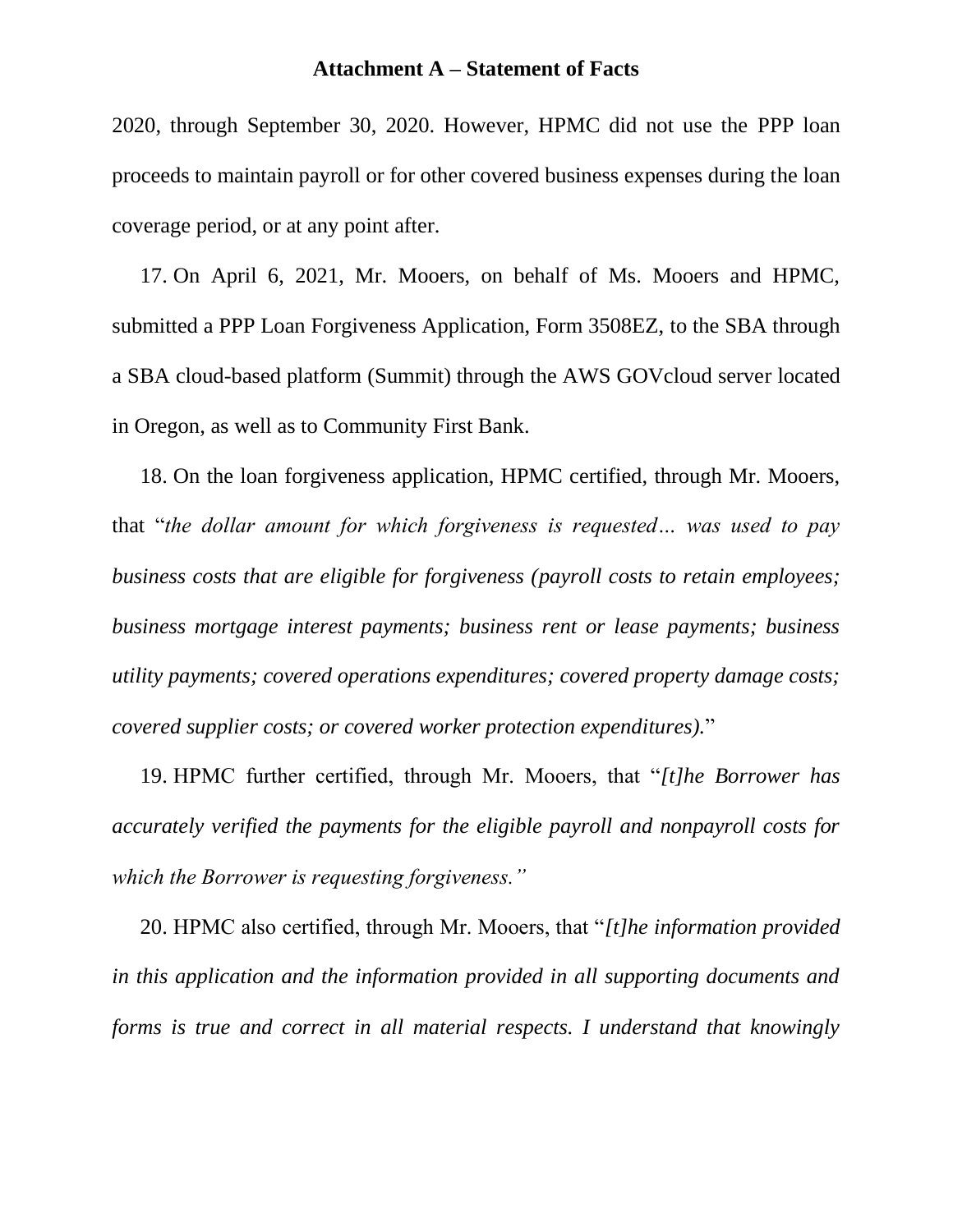*making a false statement to obtain forgiveness of an SBA guaranteed loan is punishable under the law....*"

21. HPMC also certified, through Mr. Mooers, that "*I understand that if the funds were knowingly used for unauthorized purposes, the federal government may pursue recovery of loan amounts and/or civil or criminal fraud charges.*"

22. On April 13, 2021, based in part on the certification that the dollar amount for which forgiveness was being requested was used to pay business costs eligible for forgiveness such as payroll, SBA forgave HPMC's PPP loan of \$1,358,184.35 principal of the loan (\$1,344,700), plus the interest (\$13,484.35) in full.

23. The SBA issued a "Notice of Paycheck Protection Program Forgiveness Payment," and on April 14, 2021, the forgiven amount of \$1,358,184.35 was transmitted by the SBA from the Denver Finance Center in Denver, CO, and routed through the Financial Management Service system located in Sterling, VA, before proceeding to Community First Bank in Kennewick, WA. The SBA also paid a lender fee to Community First Bank of \$40,341.00.

24. On April 14, 2021, the SBA Denver Finance Center located in Denver, Colorado created and certified the payment file and transmitted the file to the U.S. Treasury data processing site in Kansas City, Missouri (KROC). KROC sent the file to the National Payment Center of Excellence (NPCE), also located in Kansas City, Missouri. The NPCE then sent the payment authorization to the Federal Reserve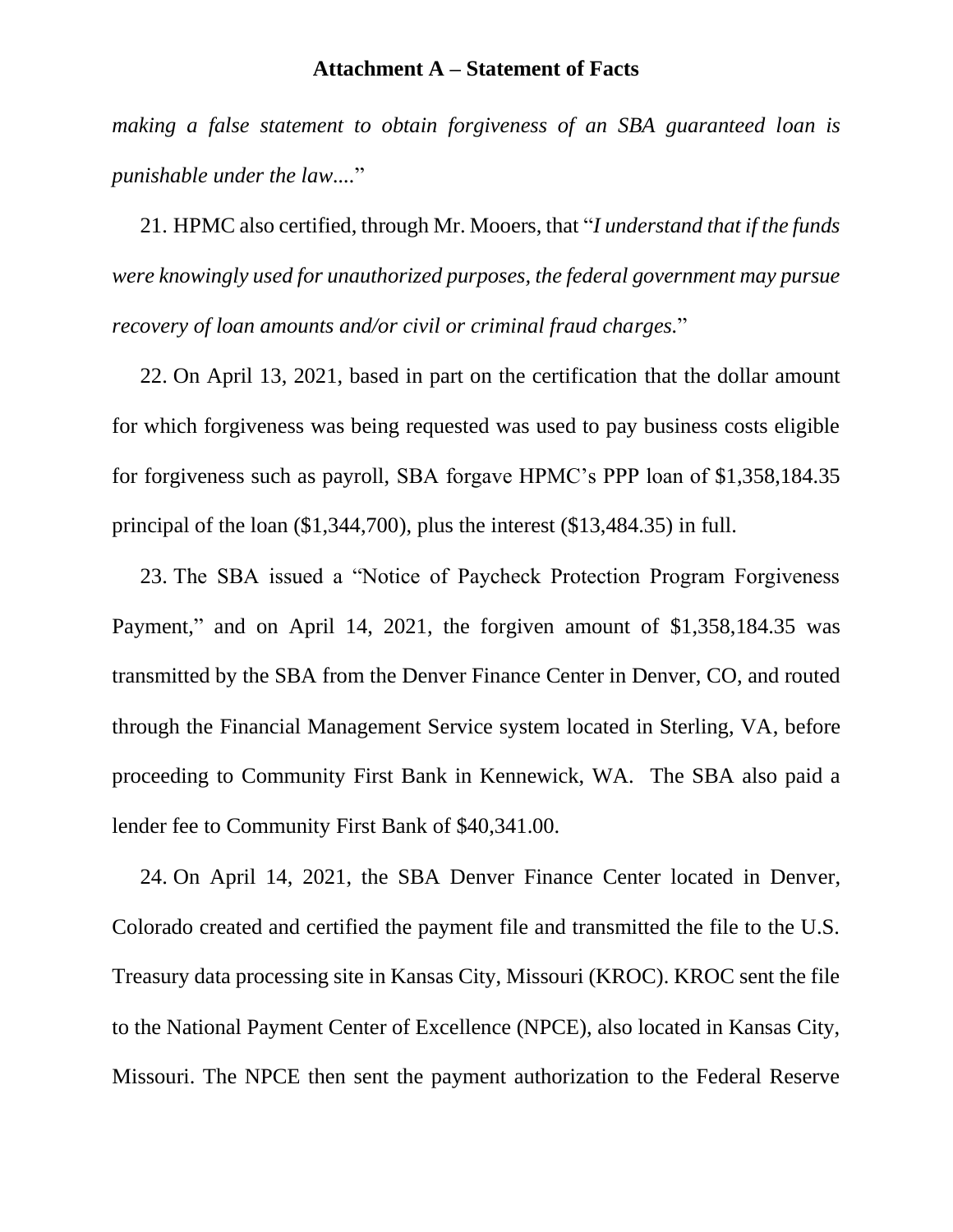Bank (FRB) in East Rutherford, New Jersey. Finally, the FRB submitted an ACH payment to Community First Bank in Kennewick, Washington.

25. From the date of the loan application on April 3, 2020, to the date of the forgiveness application on April 6, 2021, the Department maintained payments to HPMC under the Contract No. 89303919DEM000005.

26. HPMC, through Mr. Mooers, certified to the SBA that the PPP Loan funds were used for authorized purposes and were thus eligible for forgiveness. This certification was knowingly false. This false certification was material.

27. On July 1, 2021, the sum of \$1,344,700 was transferred from HPMC's Business Premium Money Market Account to Mr. and Ms. Mooers' personal Community Bank Checking Account.

28. A subsequent OIG audit identified that HPMC had obtained a PPP loan and OIG Audits contacted HPMC officials regarding the PPP loan. In a response questioning from OIG Audit, an HPMC official confirmed on August 2, 2021, that "*the loan was never used to cover any business operations to include payroll or other facility expenses*."

29. On September 14, 2021, HPMC officials represented that a third-party consultant, "Cornerstone Wealth Strategies," was used to distribute the PPP loan funds to various charities and that "*the charities were not handled through HPMC and were done as personal donations outside of HPMC. The full amount of the loan*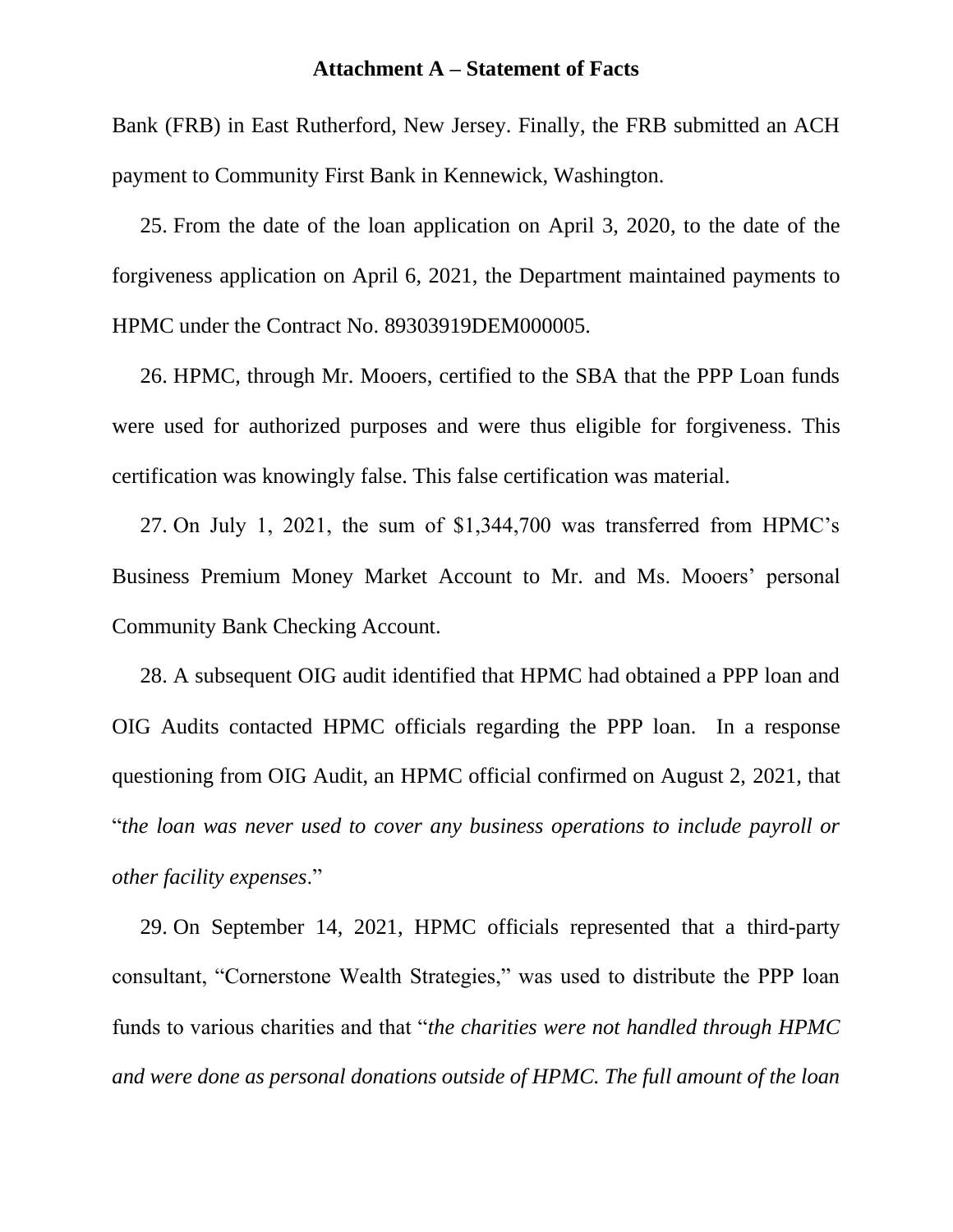*was sent to Cornerstone Wealth Strategies to disburse to the charities directly. As previously stated, at no time did HPMC use any of those funds to cover CARES Act 3610 related expenses*."

30. On November 4, 2021, HPMC Employee Number 1 for HPMC further confirmed to DOE OIG that HPMC applied for the PPP loan, the Department continued to pay for contract services HPMC performed through the coronavirus pandemic, the PPP loan proceeds were not used for payroll related expenses, the PPP loan sat in the bank account and was not used until July 2021 when the loan proceeds were transferred out of the HPMC bank account, and the PPP loan proceeds were donated to charity through personal contributions by the Mr. and Ms. Mooers and not HPMC.

31. On November 4, 2021, HPMC Employee Number 2 for HPMC also confirmed to DOE OIG that the PPP loan was not used for payroll related expenses, the Department continued to pay HPMC for contract services performed, and the PPP loan proceeds were donated to charity.

32. HPMC continued to receive full payment under their preexisting prime contract with the Department during the time in question. In fact, because HPMC is the on-site Occupational Health provider for the Department's Hanford Site, HPMC's business with the Department grew due to the coronavirus pandemic as